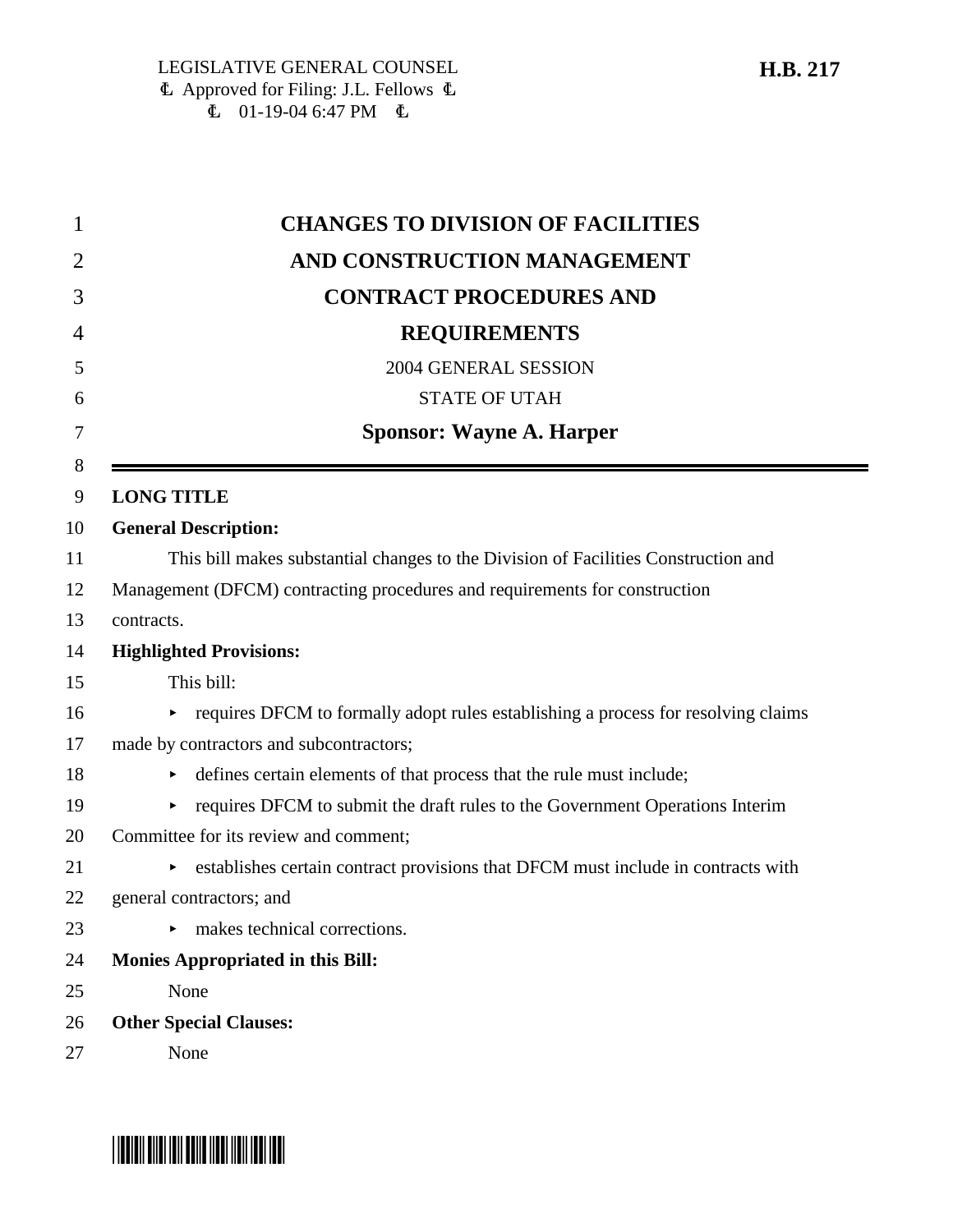**H.B. 217 01-19-04 6:47 PM**

| 28 | <b>Utah Code Sections Affected:</b>                                                               |
|----|---------------------------------------------------------------------------------------------------|
| 29 | <b>AMENDS:</b>                                                                                    |
| 30 | 63A-5-205, as last amended by Chapter 365, Laws of Utah 1999                                      |
| 31 | 63A-5-208, as last amended by Chapter 91, Laws of Utah 2000                                       |
| 32 |                                                                                                   |
| 33 | Be it enacted by the Legislature of the state of Utah:                                            |
| 34 | Section 1. Section 63A-5-205 is amended to read:                                                  |
| 35 | 63A-5-205. Contracting powers of director -- Retainage.                                           |
| 36 | (1) As used in this section "capital developments" and "capital improvements" have the            |
| 37 | same meaning as provided in Section 63A-5-104.                                                    |
| 38 | $[\frac{(+)}{2}]$ In accordance with Title 63, Chapter 56, Utah Procurement Code, the director    |
| 39 | may:                                                                                              |
| 40 | (a) enter into contracts for any work or professional services which the division or the          |
| 41 | State Building Board may do or have done; and                                                     |
| 42 | (b) as a condition of any contract for architectural or engineering services, prohibit the        |
| 43 | architect or engineer from retaining a sales or agent engineer for the necessary design work.     |
| 44 | $[\frac{1}{2}]$ (3) The judgment of the director as to the responsibility and qualifications of a |
| 45 | bidder is conclusive, except in case of fraud or bad faith.                                       |
| 46 | (4) Each contract entered into by the director with a contractor to perform capital               |
| 47 | developments or capital improvements shall include a provision that:                              |
| 48 | (a) requires the contractor to:                                                                   |
| 49 | (i) comply with standard business practices in the contractor's management of the                 |
| 50 | project and relationship with subcontractors;                                                     |
| 51 | (ii) comply with applicable rules governing subcontractors;                                       |
| 52 | (iii) comply with building codes and inspection requirements; and                                 |
| 53 | (iv) pay the subcontractor for work performed by the subcontractor in accordance with             |
| 54 | the contract between the contractor and subcontractor, even if the contractor has a dispute with  |
| 55 | the state over an element of the work for which the subcontractor is not responsible; and         |
| 56 | (b) requires the division to make all payments to the contractor for completed work in            |
| 57 | accordance with the contract and to pay the interest specified in the contract on any payments    |
| 58 | that are late.                                                                                    |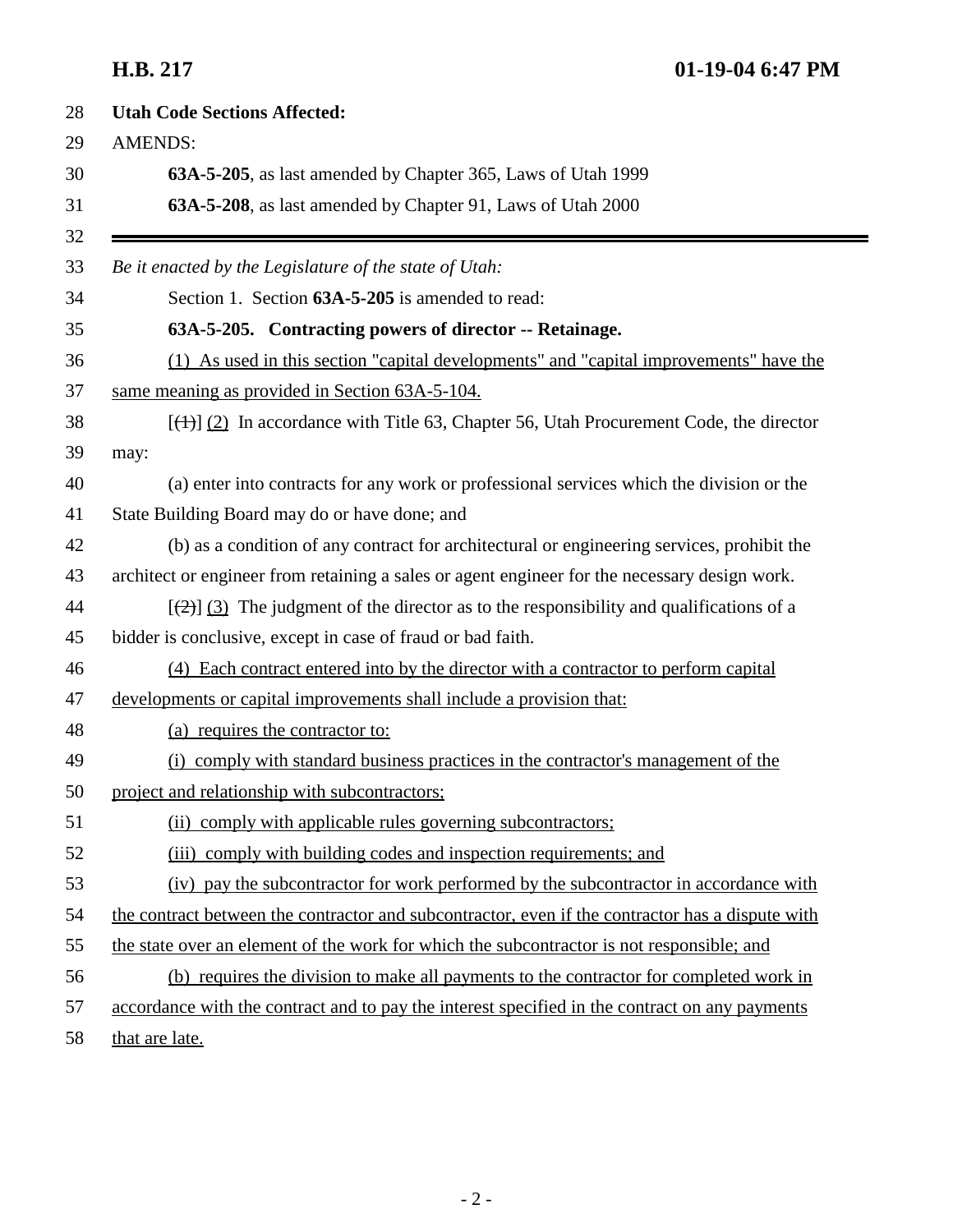# **01-19-04 6:47 PM H.B. 217**

| 59 | $[\left(\frac{1}{2}\right)]$ (5) If any payment on a contract with a private contractor to do work for the |
|----|------------------------------------------------------------------------------------------------------------|
| 60 | division or the State Building Board is retained or withheld, it shall be retained or withheld and         |
| 61 | released as provided in Section 13-8-5.                                                                    |
| 62 | Section 2. Section 63A-5-208 is amended to read:                                                           |
| 63 | 63A-5-208. Definitions -- Certain public construction bids to list subcontractors --                       |
| 64 | Changing subcontractors -- Bidders as subcontractors -- Dispute resolution process --                      |
| 65 | Penalties.                                                                                                 |
| 66 | (1) As used in this section:                                                                               |
| 67 | (a) "First-tier subcontractor" means a subcontractor who contracts directly with the                       |
| 68 | prime contractor.                                                                                          |
| 69 | (b) "Subcontractor" means any person or entity under contract with a contractor or                         |
| 70 | another subcontractor to provide services or labor for the construction, installation, or repair of        |
| 71 | an improvement to real property.                                                                           |
| 72 | (c) "Subcontractor" includes a trade contractor or specialty contractor.                                   |
| 73 | (d) "Subcontractor" does not include suppliers who provide only materials, equipment,                      |
| 74 | or supplies to a contractor or subcontractor.                                                              |
| 75 | (2) The director shall apply the provisions of this section to achieve fair and                            |
| 76 | competitive bidding and to discourage bid-shopping by contractors.                                         |
| 77 | $(3)$ (a) (i) (A) On each public construction project, the director shall require the                      |
| 78 | apparent lowest three bidders to submit a list of their first-tier subcontractors indicating each          |
| 79 | subcontractor's name, bid amount, and other information required by rule.                                  |
| 80 | (B) Other bidders who are not one of the apparent lowest three bidders may also                            |
| 81 | submit a list of their first-tier subcontractors containing the information required by this               |
| 82 | Subsection (3).                                                                                            |
| 83 | (C) The director may not consider any bid submitted by a bidder if the bidder fails to                     |
| 84 | submit a subcontractor list meeting the requirements of this section.                                      |
| 85 | (ii) On projects where the contractor's total bid is less than \$500,000, subcontractors                   |
| 86 | whose bid is less than \$20,000 need not be listed.                                                        |
| 87 | (iii) On projects where the contractor's total bid is \$500,000 or more, subcontractors                    |
| 88 | whose bid is less than \$35,000 need not be listed.                                                        |
| 89 | (b) (i) The bidders shall submit this list within 24 hours after the bid opening time, not                 |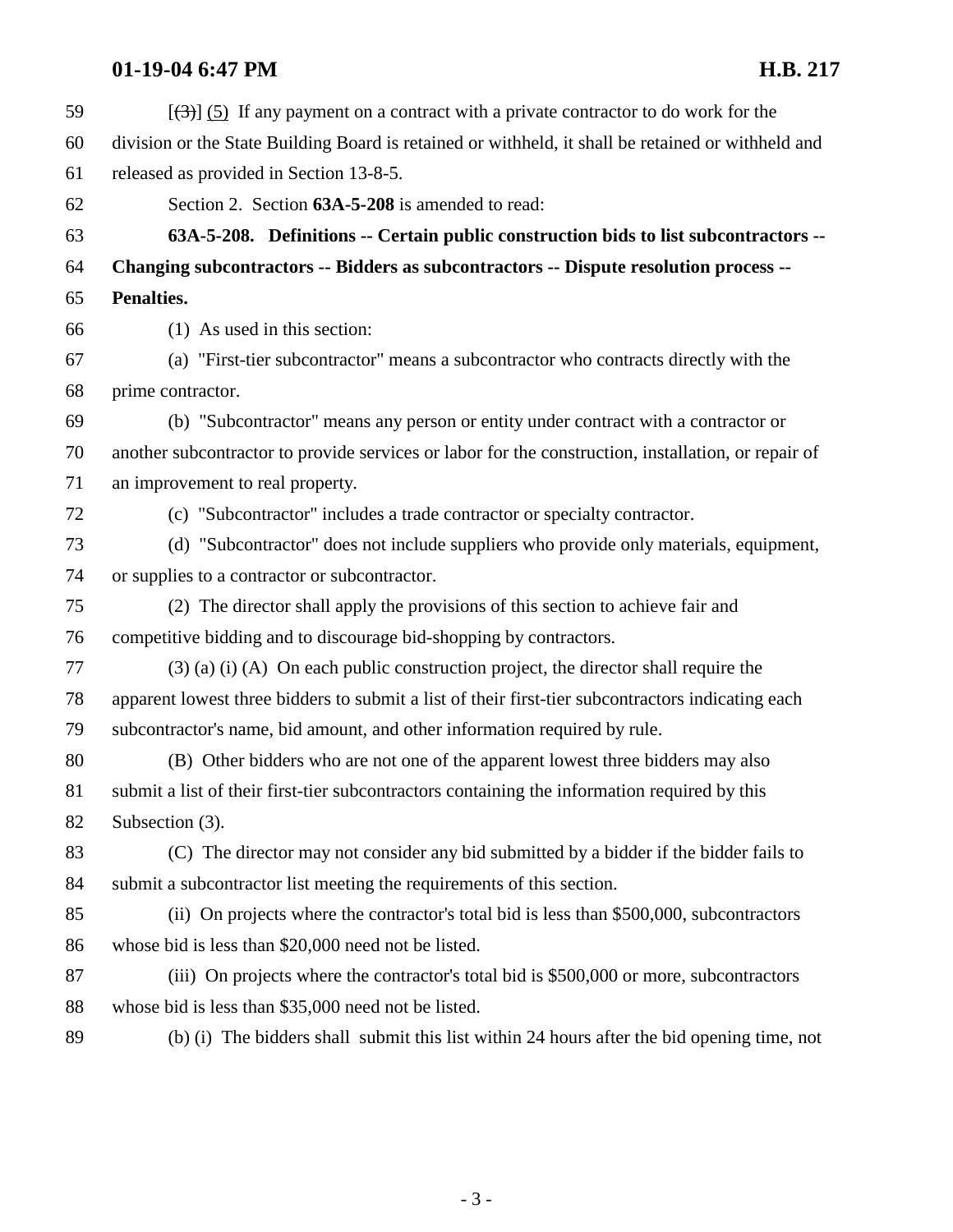# **H.B. 217 01-19-04 6:47 PM**

| 90  | including Saturdays, Sundays, and state holidays.                                                 |
|-----|---------------------------------------------------------------------------------------------------|
| 91  | (ii) This list does not limit the director's right to authorize a change in the listing of any    |
| 92  | subcontractor.                                                                                    |
| 93  | (c) The bidders shall verify that all subcontractors listed as part of their bids are             |
| 94  | licensed as required by state law.                                                                |
| 95  | (d) Twenty-four hours after the bid opening, the contractor may change his                        |
| 96  | subcontractors only after:                                                                        |
| 97  | (i) receiving permission from the director; and                                                   |
| 98  | (ii) establishing that:                                                                           |
| 99  | (A) the change is in the best interest of the state; and                                          |
| 100 | (B) the contractor establishes reasons for the change that meet the standards established         |
| 101 | by the State Building Board.                                                                      |
| 102 | (e) If the director approves any changes in subcontractors that result in a net lower             |
| 103 | contract price for subcontracted work, the total of the prime contract may be reduced to reflect  |
| 104 | the changes.                                                                                      |
| 105 | $(4)$ (a) A bidder may list himself as a subcontractor when the bidder is currently               |
| 106 | licensed to perform the portion of the work for which the bidder lists himself as a subcontractor |
| 107 | and:                                                                                              |
| 108 | (i) the bidder intends to perform the work of a subcontractor himself; or                         |
| 109 | (ii) the bidder intends to obtain a subcontractor to perform the work at a later date             |
| 110 | because the bidder was unable to:                                                                 |
| 111 | (A) obtain a bid from a qualified subcontractor; or                                               |
| 112 | (B) obtain a bid from a qualified subcontractor at a cost that the bidder considers to be         |
| 113 | reasonable.                                                                                       |
| 114 | (b) (i) When the bidder intends to perform the work of a subcontractor himself, the               |
| 115 | director may, by written request, require that the bidder provide the director with information   |
| 116 | indicating the bidder's:                                                                          |
| 117 | (A) previous experience in the type of work to be performed; and                                  |
| 118 | (B) qualifications for performing the work.                                                       |
| 119 | (ii) The bidder must respond in writing within five business days of receiving the                |
| 120 | director's written request.                                                                       |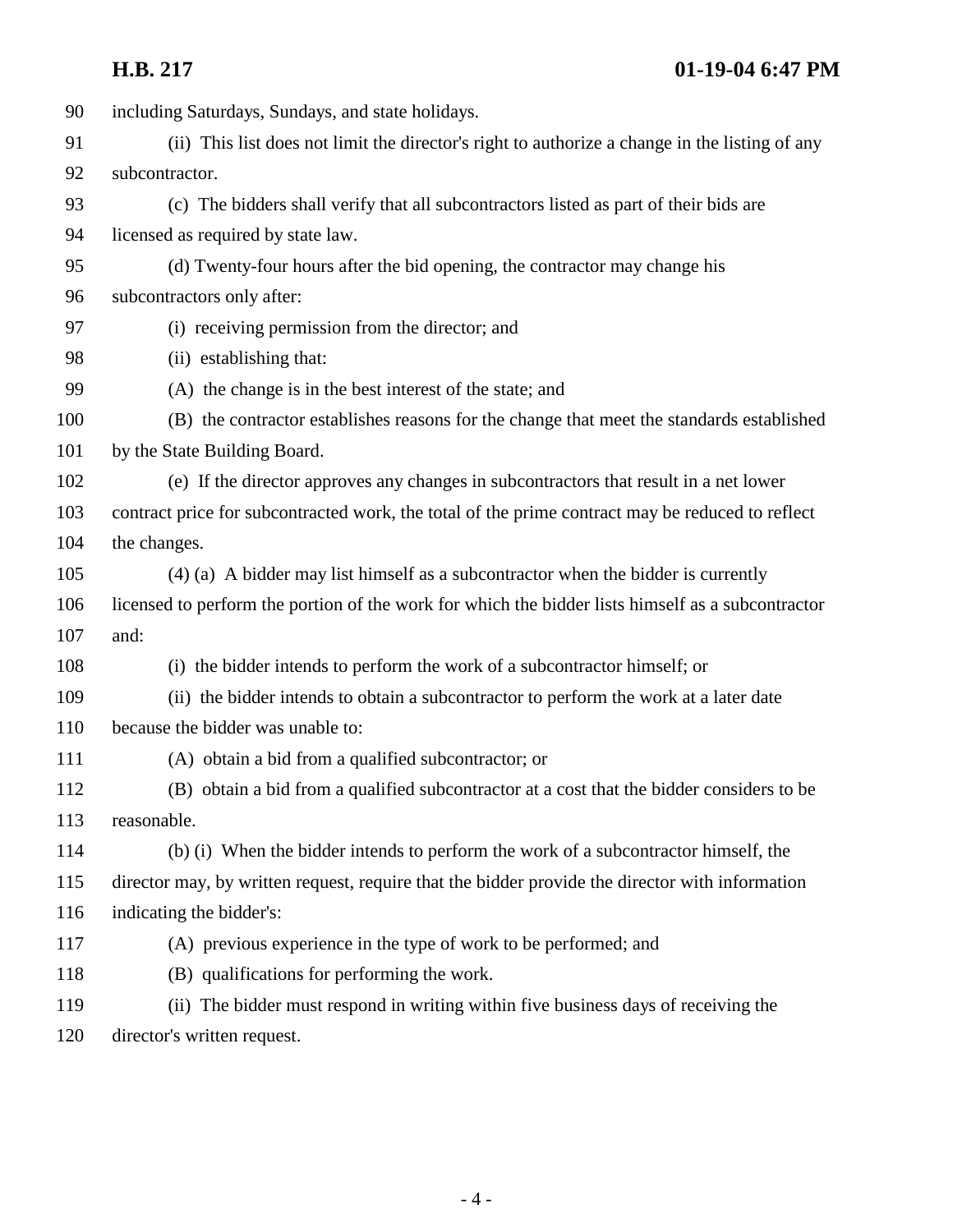# **01-19-04 6:47 PM H.B. 217**

| 121 | (iii) If the bidder's submitted information causes the director to reasonably believe that          |
|-----|-----------------------------------------------------------------------------------------------------|
| 122 | self-performance of the portion of the work by the bidder is likely to yield a substandard          |
| 123 | finished product, the director shall:                                                               |
| 124 | (A) require the bidder to use a subcontractor for the portion of the work in question and           |
| 125 | obtain the subcontractor bid under the supervision of the director; or                              |
| 126 | (B) reject the bidder's bid.                                                                        |
| 127 | (c) (i) When the bidder intends to obtain a subcontractor to perform the work at a later            |
| 128 | date, the bidder shall provide documentation with the subcontractor list describing:                |
| 129 | (A) the bidder's efforts to obtain a bid of a qualified subcontractor at a reasonable cost;         |
| 130 | and                                                                                                 |
| 131 | (B) why the bidder was unable to obtain a qualified subcontractor bid.                              |
| 132 | (ii) If the bidder who intends to obtain a subcontractor to perform the work at a later             |
| 133 | date is awarded a contract, the director shall supervise the bidder's efforts to obtain a qualified |
| 134 | subcontractor bid.                                                                                  |
| 135 | (iii) The director may not adjust the amount of the contract awarded in order to reflect            |
| 136 | the actual amount of the subcontractor's bid.                                                       |
| 137 | (5) The division may not disclose any subcontractor bid amounts obtained under this                 |
| 138 | section until the division has awarded the project to a contractor.                                 |
| 139 | $[(6)$ (a) The director may establish a Contractor Performance Review Committee to:                 |
| 140 | $(i)$ adjudicate complaints about contractor, subcontractor, and supplier performance by            |
| 141 | following the procedures and requirements of Section 63-56-48; and]                                 |
| 142 | $(iii)$ when appropriate, impose suspensions or debarments from bidding on state                    |
| 143 | building contracts on contractors, subcontractors, and suppliers for cause.]                        |
| 144 | $[$ (b) In conducting hearings and making decisions under this Subsection $(6)$ , the               |
| 145 | Contractor Performance Review Committee is acting as the chief procurement officer or the           |
| 146 | head of purchasing agency for purposes of Section 63-56-48.]                                        |
| 147 | (6) (a) The director shall, in consultation with the State Building Board, prepare draft            |
| 148 | rules establishing a process for resolving disputes between parties, including subcontractors,      |
| 149 | involved with contracts under the division's procurement authority.                                 |
| 150 | (b) The draft rules shall be presented to the Government Operations Interim Committee               |
| 151 | for review, comment and recommendations before August 31, 2004.                                     |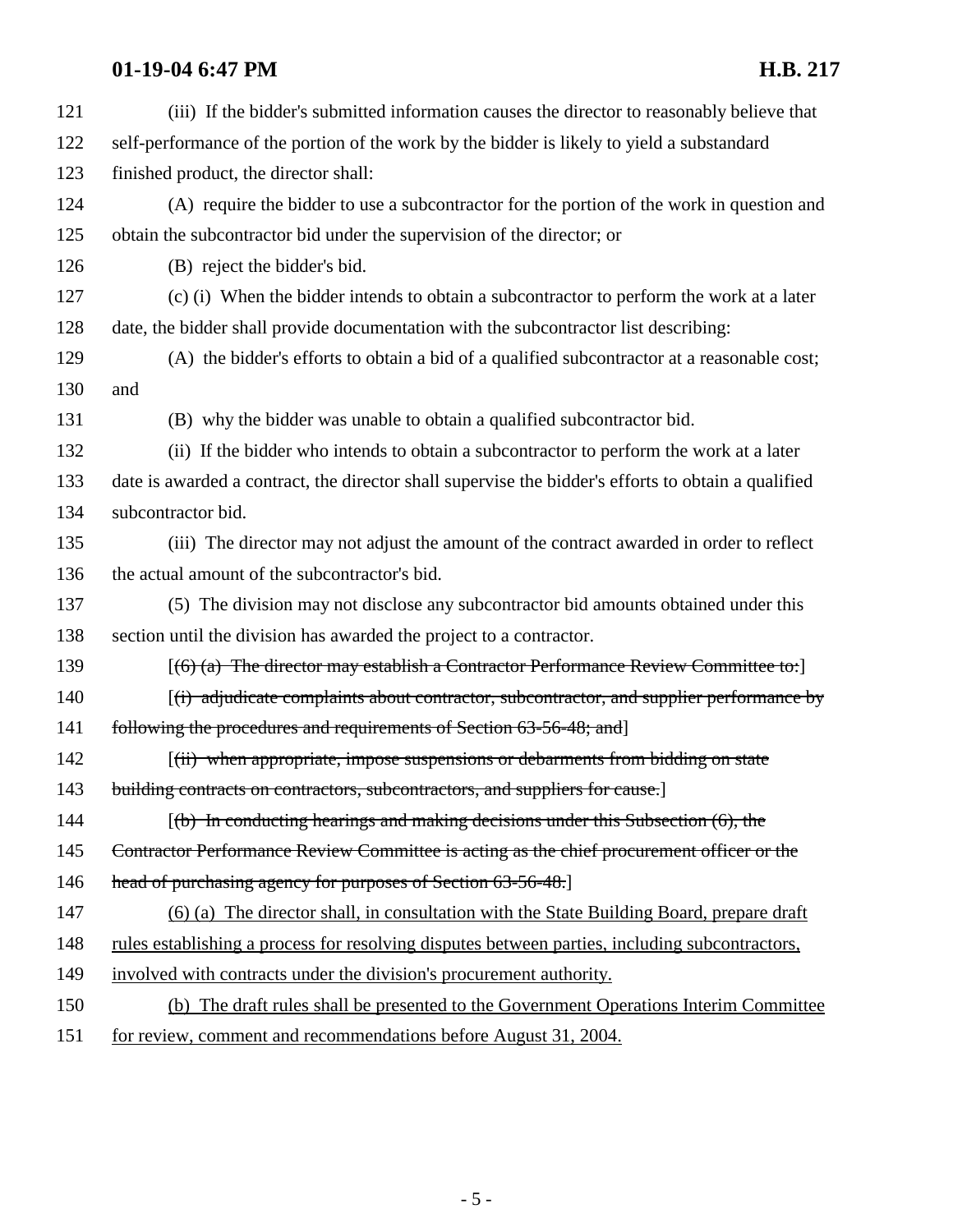| 152 | (c) The director shall ensure that the rules include:                                               |
|-----|-----------------------------------------------------------------------------------------------------|
| 153 | (i) requirements regarding preliminary resolution efforts between the parties directly              |
| 154 | involved with the dispute;                                                                          |
| 155 | (ii) requirements for the filing of claims, including notification, timeframes, and                 |
| 156 | documentation;                                                                                      |
| 157 | (iii) identification of the types of costs eligible for allocation and a method for                 |
| 158 | allocating costs among the parties to the dispute;                                                  |
| 159 | (iv) required time periods, not to exceed 60 days, for the resolution of the claim;                 |
| 160 | (v) provision for an independent hearing officer, panel, or arbitrator to extend the time           |
| 161 | period for resolution of the claim by not to exceed 60 additional days for good cause;              |
| 162 | (vi) provision for the extension of required time periods if the claimant agrees;                   |
| 163 | (vii) requirements that decisions be issued in writing;                                             |
| 164 | (viii) provisions for administrative appeals of the decision;                                       |
| 165 | (ix) provisions for the timely payment of claims after resolution of the dispute.                   |
| 166 | including any appeals;                                                                              |
| 167 | (x) a requirement that the final determination resulting from the dispute resolution                |
| 168 | process provided for in the rules is a final agency action subject to judicial review as provided   |
| 169 | in Sections $63-46b-14$ and $63-46b-15$ ; and                                                       |
| 170 | (xi) a requirement that a claim or dispute that does not include a monetary claim                   |
| 171 | against the division or its agents is not limited to the dispute resolution process provided for in |
| 172 | this Subsection (6).                                                                                |
| 173 | (d) These rules may include:                                                                        |
| 174 | (i) requirements for claims and disputes to be eligible for this dispute resolution                 |
| 175 | process; and                                                                                        |
| 176 | (ii) the use of an independent hearing officer, panel, arbitration, or mediation.                   |
| 177 | (e) Persons pursuing claims under the process required by this Subsection (6):                      |
| 178 | (i) are bound by the decision reached under this process unless the decision is properly            |
| 179 | appealed; and                                                                                       |
| 180 | (ii) may not pursue claims or disputes under the dispute resolution process established             |
| 181 | in Sections 63-56-49 through 63-56-58.                                                              |
| 182 | (7) In addition to all other reasons allowed by law or rule, the director may reject all            |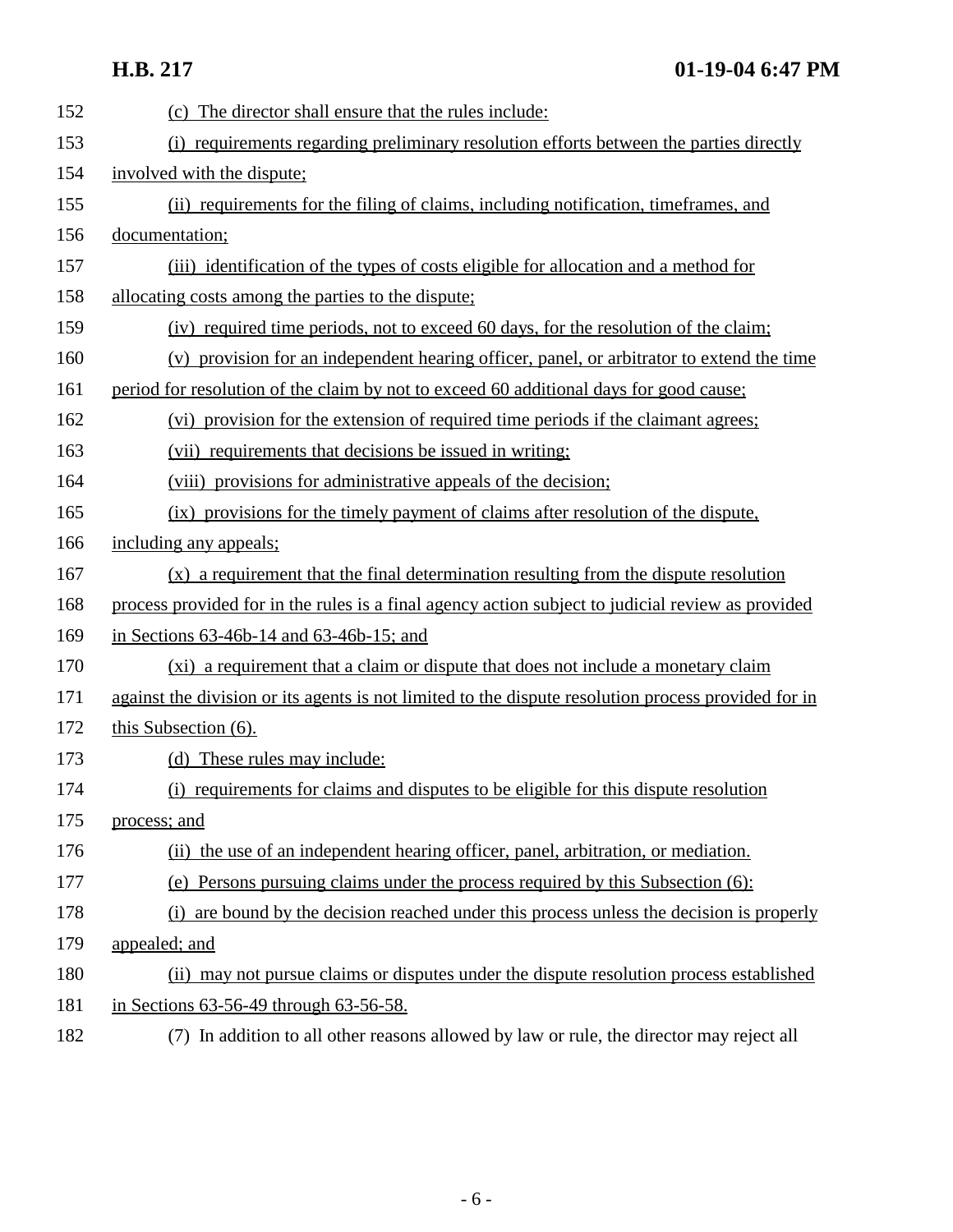### **01-19-04 6:47 PM H.B. 217**

- 183 bids if none of the bidders whose bid is within the budget of the project submit a subcontractor
- 184 list that meets the requirements of this section.
- 185 (8) Any violation of this section, or any fraudulent misrepresentation by a contractor,
- 186 subcontractor, or supplier, may be grounds for:
- 187 (a) the contractor, subcontractor, or supplier to be suspended or debarred by  $[a]$
- 188 Contractor Performance Review Committee] the director; or
- 189 (b) the contractor or subcontractor to be disciplined by the Division of Professional and
- 190 Occupational Licensing.

## **Legislative Review Note as of 1-19-04 11:34 AM**

A limited legal review of this legislation raises no obvious constitutional or statutory concerns.

## **Office of Legislative Research and General Counsel**